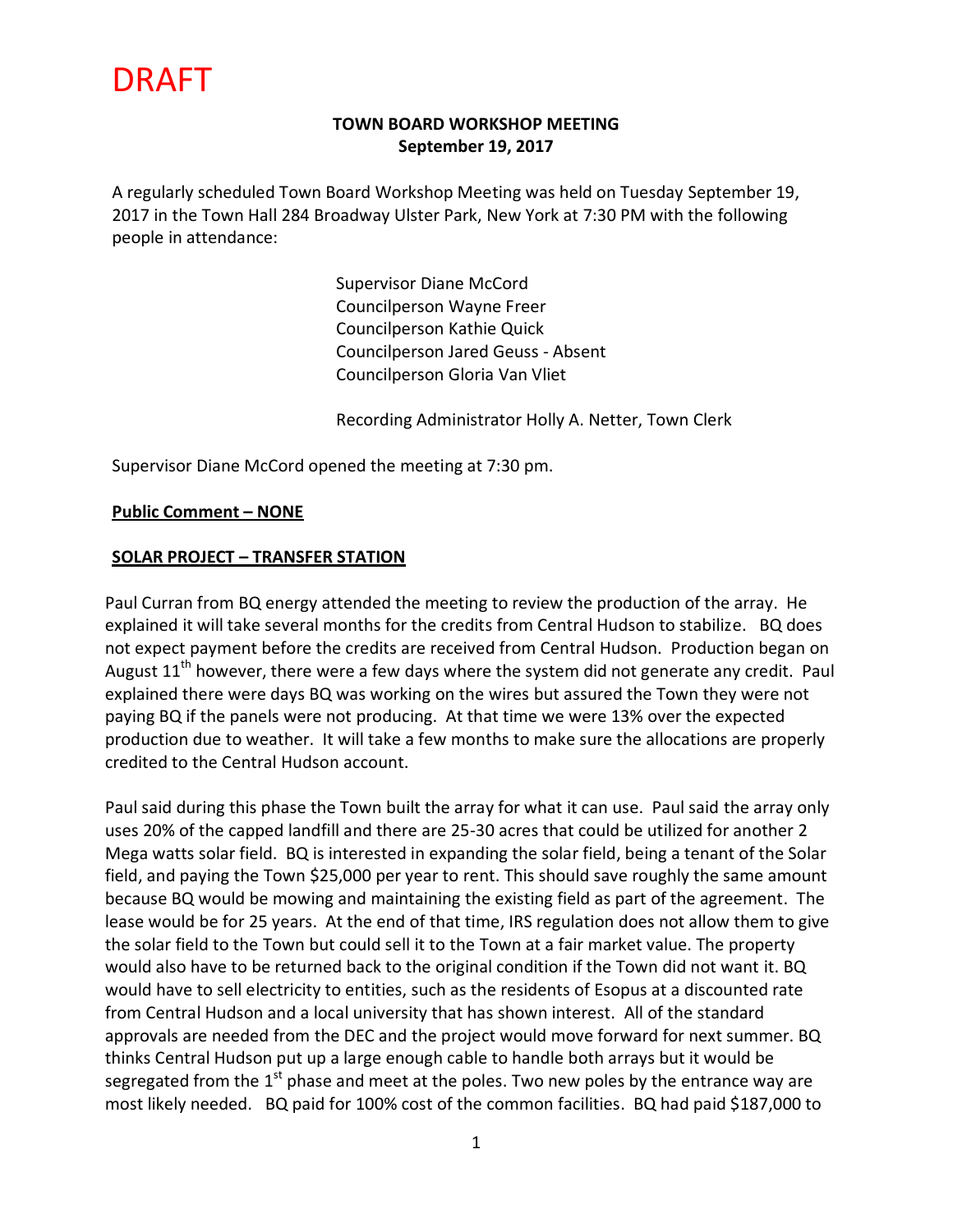get this project up and running. Councilperson Van Vliet asked if the Town would be paid monthly, quarterly or annually? It's negotiable. How do we budget for 2018? If Central Hudson rates go up, the Town benefits because we would receive more credits. A discussion of how the allocation of the credits for the different districts will need to happen. The income comes into the general accounts so credits would go out of general. BQ will send a projection to Brian Pickard in the morning.

We pay BQ 9 cents per kilowatt hour that is produced in the first year. We are receiving monitory credits verses volumetric credits.

BQ only builds on landfills and brown fields. BQ needs to send a letter looking for permission to build the project. If BQ enters into contract for the Transfer Station, they will add the installation of a monitor to the Town Hall system to enable them to obtain the daily production of the Town Hall Solar Field. Town Hall has a separate meter, however this would allow BQ to view the production which is currently unavailable. BQ said we could incorporate the monitoring and maintenance of the Town Hall into the contract.

**A MOTION WAS MADE BY COUNCILPERSON WAYNE FREER TO AUTHORIZE SUPERVISOR DIANE MCCORD TO SIGN THE NYS ACKNOWLEDGEMENT OF PROPERTY OWNER CONSENT FORM. THE MOTION WAS SECONDED BY COUNCILPERSON JARED GEUSS. ALL MEMBERS WERE IN FAVOR. MOTION CARRIED.**

#### **2018 BUDGET - CONTINUED**

Brian Pickard said the budget will change now that he has a better understanding on how the credits will be appropriated for the solar but will not change the bottom line. Supervisor McCord had asked Brian to work with the bookkeeper, Debbie Kain, to come up with a zero % tax levy. There is a surplus to offset the deficit but he does not recommend using it. Brian explained we can go up to 1.84% without going over the tax cap. NYS will reward refunds to residents under the cap, however if the Town comes in at zero or below, they do not reward the refund. This did not make sense but Brian said that is the rule set by NYS.

The following changes were made to the budget. Economic Development was decreased to \$10,000. Town Clerk will check to see if the Board of Election costs will be absorbed by Ulster County this year. Town Board was given the list of Ulster County Town Clerk Salaries which were requested at the budget meeting. Councilperson Wayne Freer made the suggestion to raise the Town Clerks Salary to \$45,900. The Board agreed to the increase. The next budget meeting will be held September 28, 2017 at 9 am.

## **DON KEIRNAN – TANK VISIT CHICAGO**

Don Kiernan, Water Superintendent, had the opportunity to visit the factory in Chicago where the Glass tanks are manufactured. The building where the tanks are manufactured is massive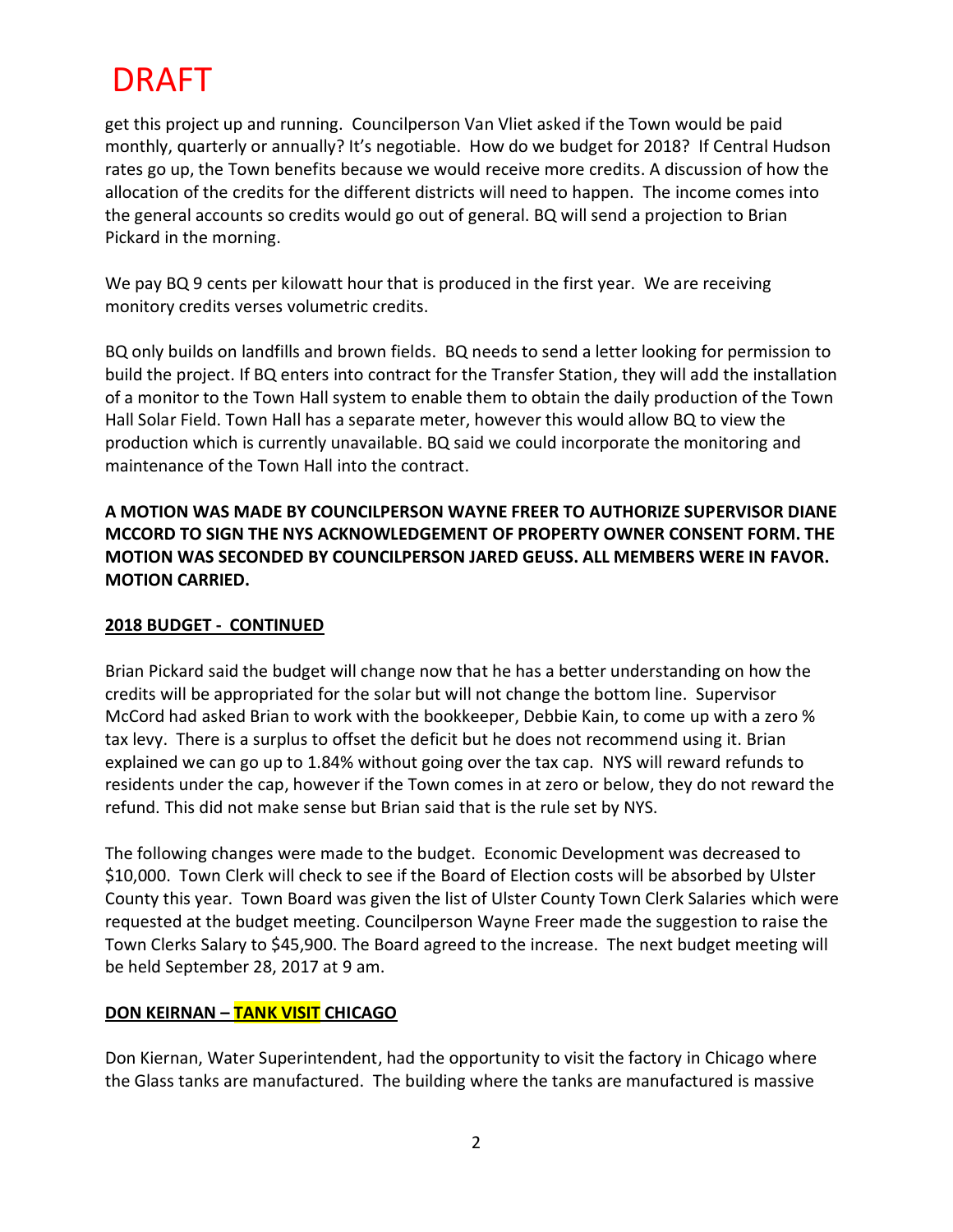and there is 12 acres of factory inside the building. The glass is expandable and the tanks are built from the bottom up. Building the tank takes 6 weeks from start to finish.

Only two propane Bids were received on September  $11<sup>th</sup>$ . Another bid was received after 11:00 am and was not accepted. The Town usually received more bids but after the recent hurricanes prices have been fluctuating causing oil companies to be cautious about placing bids. Don suggested we accept the low bid of \$1.159 from Britt and Graff. A resolution will be presented at the Town Board meeting on September 27, 2017.

#### **Port Ewen Water District – Planning Board Fee Waiver**

Don Kiernan attended the Planning Board pre-submission meeting regarding the future water tank to be constructed on the adjacent property next to the existing tank. The Planning Board has requested the letter waiving the fees for the construction of the water tank.

### **Community Forum, Esopus 2020**

The Community Forum, Esopus 2020 will be held at the Esopus Town Hall on September 28, 2017 at 7:00 pm.

### **Resolutions for Town Board Meeting**

A resolution to continue the Ad Hoc Economic Development committee will be presented at the Town Board meeting.

A resolution to reappoint Nick Pascaretti to the Assessment Board of Review will be presented at the Town Board Meeting.

## **Town Code traveling outside the Town limits**

A discussion took place regarding a need to seek Board approval prior to using the Town vehicle for traveling outside the Town. According to the Code Book, in the event a Town vehicle must travel outside the limits of the Town of Esopus, the department head or supervisor must receive prior approval from the Town Board. Approval must be either on a case by case basis or as a comprehensive approval for specified purpose. The Board determined, if a person has been approved to attend classes outside the area and a Town vehicle is going to be used for travel or if the travel was within the scope of their job duties, it would be expected that they would use the Town vehicle without obtaining Board approval. Samples were given such as the Town vehicles traveling into Kingston for parts or someone attending training classes.

## **Pleasant View Cemetery (behind Apple Bin)**

The Town has been notified that Pleasant View Cemetery will be taking steps to abandon the cemetery and turn it over to the Town of Esopus. Funds will be turned over to the Town and